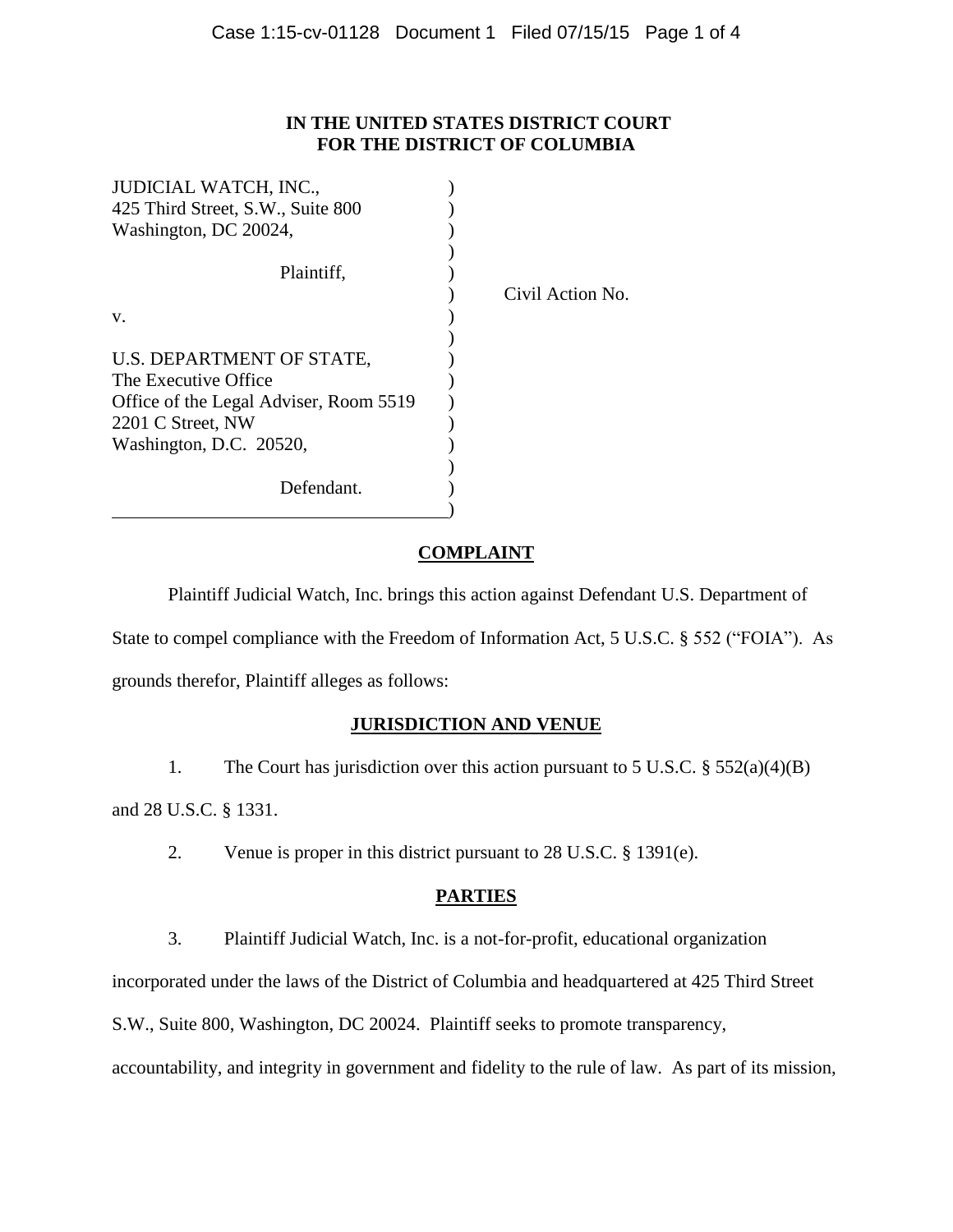#### Case 1:15-cv-01128 Document 1 Filed 07/15/15 Page 2 of 4

Plaintiff regularly requests records from federal agencies pursuant to FOIA. Plaintiff analyzes the responses and disseminates its findings and the requested records to the American public to inform them about "what their government is up to."

4. Defendant U.S. Department of State is an agency of the United States Government and is headquartered at 2201 C Street NW, Washington, D.C. 20520. Defendant has possession, custody, and control of records to which Plaintiff seeks access.

#### **STATEMENT OF FACTS**

5. On May 9, 2011, Plaintiff submitted a FOIA request to Defendant seeking access to any and all communications between the Office of the Secretary of State and the White House/Executive Office of the President concerning, regarding, or relating to the photographs of Osama bin Laden from on or about May 2, 2011

6. By letter dated May 17, 2011, Defendant acknowledged receipt of the FOIA request and assigned the request Case Control Number 2011-03524.

7. Pursuant to 5 U.S.C. § 552(a)(6)(A)(i), Defendant was required to determine whether to comply with the FOIA request within twenty (20) working days of receipt of the request and to notify Plaintiff immediately of its determination, the reasons therefor, and the right to appeal any adverse determination.

8. Defendant's determination regarding Plaintiff's FOIA request was due by June 15, 2011 at the latest.

9. On July 13, 2015, Defendant informed Plaintiff that the FOIA request is still open and continues to be processed.

10. As of the date of this complaint, Defendant has failed to: (i) determine whether to comply with the FOIA request; (ii) notify Plaintiff of any such determination or the reasons

2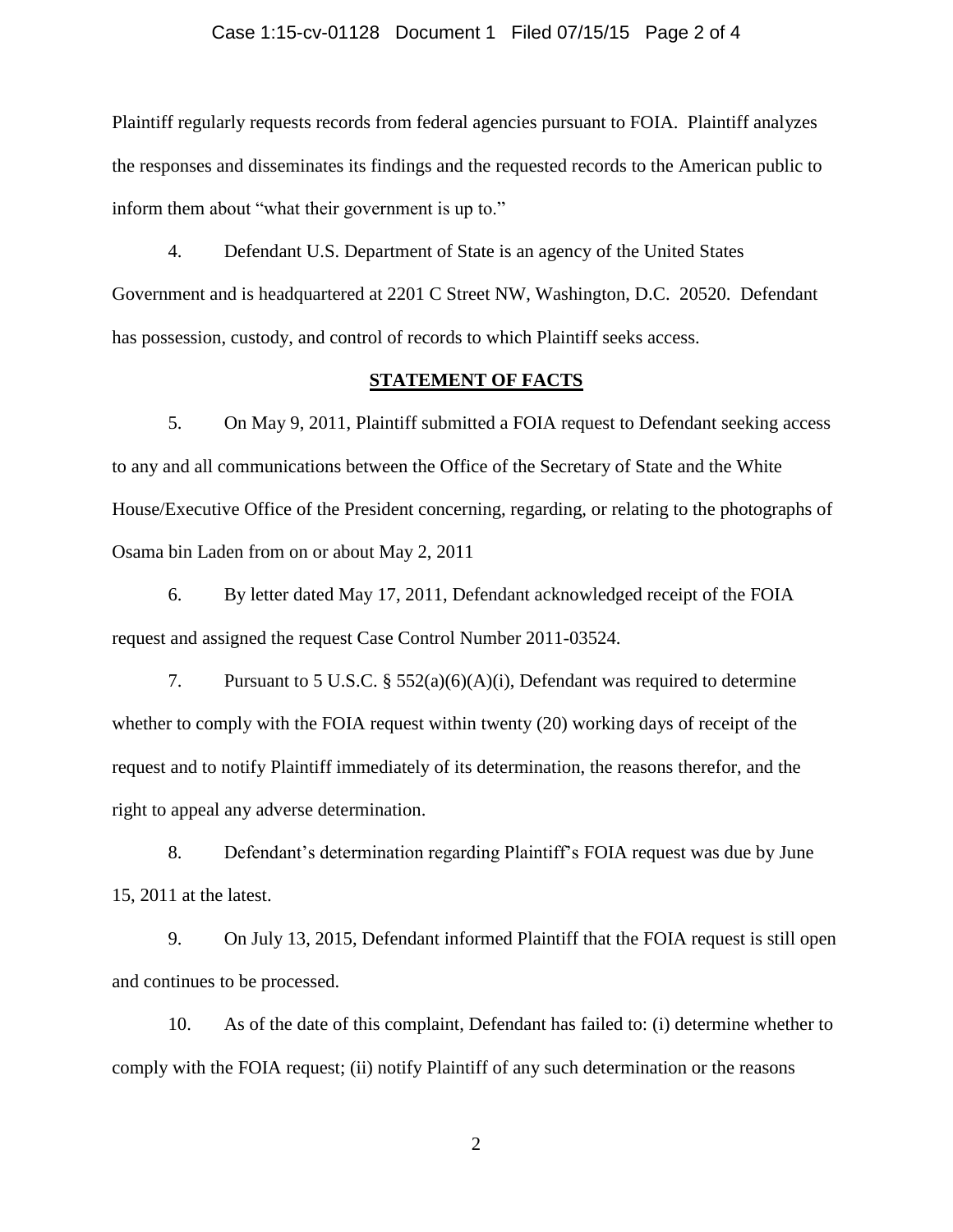#### Case 1:15-cv-01128 Document 1 Filed 07/15/15 Page 3 of 4

therefor; (iii) advise Plaintiff of the right to appeal any adverse determination; or (iv) produce the requested records or otherwise demonstrate that the requested records are exempt from production.

11. Because Defendant has failed to comply with the time limit set forth in 5 U.S.C. §  $552(a)(6)(A)$ , Plaintiff is deemed to have exhausted any and all administrative remedies pursuant to 5 U.S.C.  $\S$  552(a)(6)(C).

### **COUNT 1 (Violation of FOIA, 5 U.S.C. § 552)**

12. Plaintiff realleges paragraphs 1 through 11 as if fully stated herein.

13. Defendant is unlawfully withholding records requested by Plaintiff pursuant to 5 U.S.C. § 552.

14. Plaintiff is being irreparably harmed by reason of Defendant's unlawful withholding of records responsive to Plaintiff's FOIA request, and Plaintiff will continue to be irreparably harmed unless Defendant is compelled to conform its conduct to the requirements of the law.

WHEREFORE, Plaintiff respectfully requests that the Court: (1) order Defendant to conduct a search for any and all responsive records to Plaintiff's FOIA request and demonstrate that it employed search methods reasonably likely to lead to the discovery of records responsive to Plaintiff's FOIA request; (2) order Defendant to produce, by a date certain, any and all nonexempt records to Plaintiff's FOIA request and a *Vaughn* index of any responsive records withheld under claim of exemption; (3) enjoin Defendant from continuing to withhold any and all non-exempt records responsive to Plaintiff's FOIA request; (4) grant Plaintiff an award of attorneys' fees and other litigation costs reasonably incurred in this action pursuant to 5 U.S.C. §  $552(a)(4)(E)$ ; and (5) grant Plaintiff such other relief as the Court deems just and proper.

3